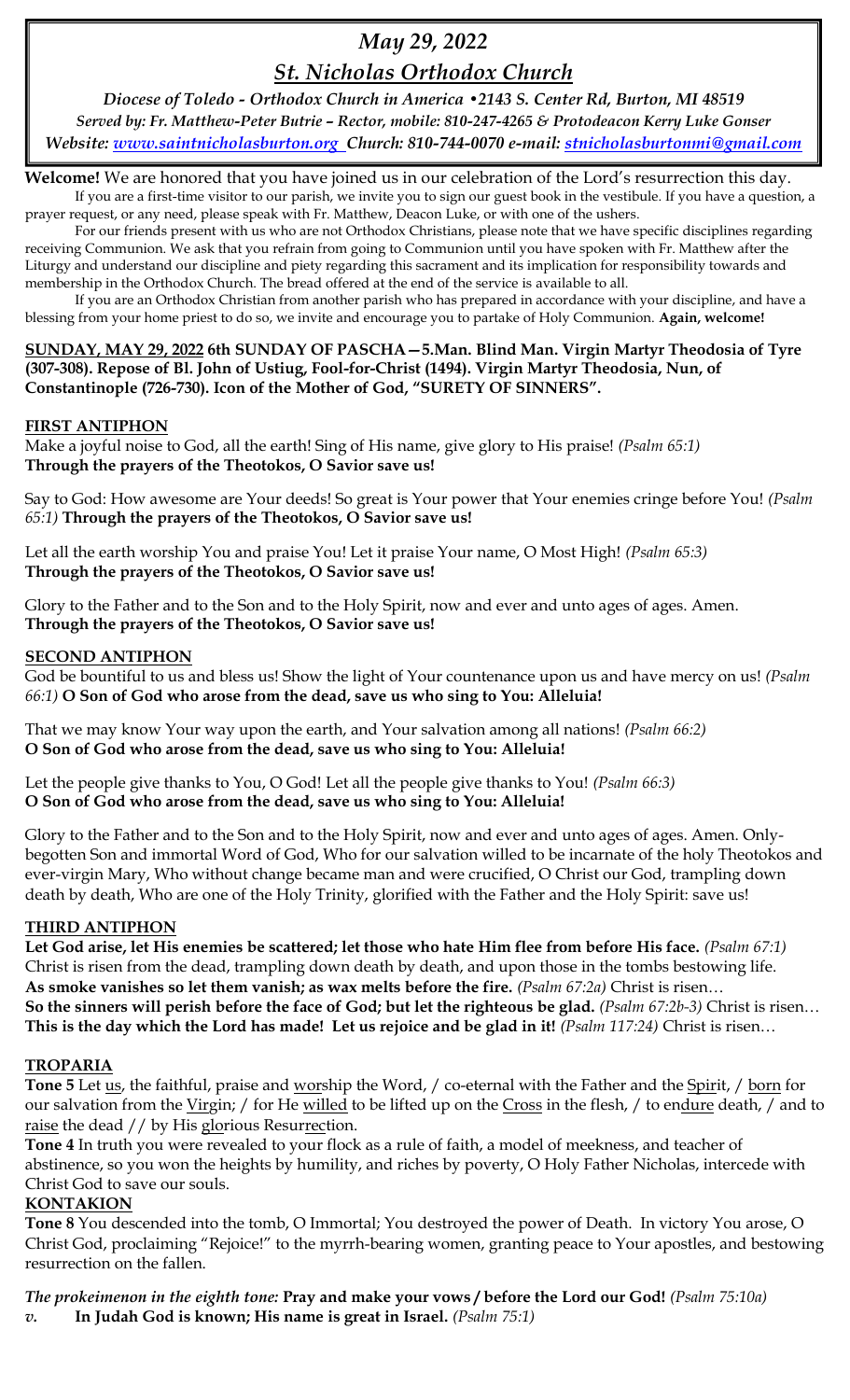**THE READING FROM THE ACTS OF THE APOSTLES (16:16-34)** *In those days,* as we were going to the place of prayer, we were met by a slave girl who had a spirit of divination and brought her owners much gain by soothsaying. She followed Paul and us, crying, "These men are servants of the Most High God, who proclaim to you the way of salvation." And this she did for many days. But Paul was annoyed, and turned and said to the spirit, "I charge you in the name of Jesus Christ to come out of her." And it came out that very hour. But when her owners saw that their hope of gain was gone, they seized Paul and Silas and dragged them into the market place before the rulers; and when they had brought them to the magistrates they said, "These men are Jews and they are disturbing our city. They advocate customs which it is not lawful for us Romans to accept or practice." The crowd joined in attacking them; and the magistrates tore the garments off them and gave orders to beat them with rods. And when they had inflicted many blows upon them, they threw them into prison, charging the jailer to keep them safely. Having received this charge, he put them into the inner prison and fastened their feet in the stocks. But about midnight Paul and Silas were praying and singing hymns to God, and the prisoners were listening to them, and suddenly there was a great earthquake, so that the foundations of the prison were shaken; and immediately all the doors were opened and every one's fetters were unfastened. When the jailer woke and saw that the prison doors were open, he drew his sword and was about to kill himself, supposing that the prisoners had escaped. But Paul cried with a loud voice, "Do not harm yourself, for we are all here." And he called for lights and rushed in, and trembling with fear he fell down before Paul and Silas, and brought them out and said, "Men, what must I do to be saved?" And they said, "Believe in the Lord Jesus, and you will be saved, you and your household." And they spoke the word of the Lord to him and to all that were in his house. And he took them the same hour of the night, and washed their wounds, and he was baptized at once, with all his family. Then he brought them up into his house, and set food before them; and he rejoiced with all his household that he had believed in God.

### *Alleluia, Tone 8*

#### *v.* **Look upon me and have mercy on me!** *(Ps.118:132a) v.* **Guide my steps according to Your word!** *(Ps.118:133a)*

**THE HOLY GOSPEL ACCORDING TO JOHN (9:1-38)** At that time, as Jesus passed by, he saw a man blind from his birth. And his disciples asked him, "Rabbi, who sinned, this man or his parents, that he was born blind?" Jesus answered, "It was not that this man sinned, or his parents, but that the works of God might be made manifest in him. We must work the works of him who sent me, while it is day; night comes, when no one can work. As long as I am in the world, I am the light of the world." As he said this, he spat on the ground and made clay of the spittle and anointed the man's eyes with the clay, saying to him, "Go, wash in the pool of Siloam" (which means Sent). So he went and washed and came back seeing. The neighbors and those who had seen him before as a beggar, said, "Is not this the man who used to sit and beg?" Some said, "It is he"; others said, "No, but he is like him." He said, "I am the man." They said to him, "Then how were your eyes opened?" He answered, "The man called Jesus made clay and anointed my eyes and said to me, 'Go to Siloam and wash'; so I went and washed and received my sight." They said to him, "Where is he?" He said, "I do not know." They brought to the Pharisees the man who had formerly been blind. Now it was a sabbath day when Jesus made the clay and opened his eyes. The Pharisees again asked him how he had received his sight. And he said to them, "He put clay on my eyes, and I washed, and I see." Some of the Pharisees said, "This man is not from God, for he does not keep the sabbath." But others said, "How can a man who is a sinner do such signs?" There was a division among them. So they again said to the blind man, "What do you say about him, since he has opened your eyes?" He said, "He is a prophet." The Jews did not believe that he had been blind and had received his sight, until they called the parents of the man who had received his sight, and asked them, "Is this your son, who you say was born blind? How then does he now see?" His parents answered, "We know that this is our son, and that he was born blind; but how he now sees we do not know, nor do we know who opened his eyes. Ask him; he is of age, he will speak for himself." His parents said this because they feared the Jews, for the Jews had already agreed that if any one should confess him to be Christ, he was to be put out of the synagogue. Therefore his parents said, "He is of age, ask him." So for the second time they called the man who had been blind, and said to him, "Give God the praise; we know that this man is a sinner." He answered, "Whether he is a sinner, I do not know; one thing I know, that though I was blind, now I see." They said to him, "What did he do to you? How did he open your eyes?" He answered them, "I have told you already, and you would not listen. Why do you want to hear it again? Do you too want to become his disciples?" And they reviled him, saying, "You are his disciple, but we are disciples of Moses. We know that God has spoken to Moses, but as for this man, we do not know where he comes from." The man answered, "Why, this is a marvel! You do not know where he comes from, and yet he opened my eyes. We know that God does not listen to sinners, but if any one is a worshiper of God and does his will, God listens to him. Never since the world began has it been heard that any one opened the eyes of a man born blind. If this man were not from God, he could do nothing." They answered him, "You were born in utter sin, and would you teach us?" And they cast him out. Jesus heard that they had cast him out, and having found him he said, "Do you believe in the Son of man?" He answered, "And who is he, sir, that I may believe in him?" Jesus said to him, "You have seen him, and it is he who speaks to you." He said, "Lord, I believe"; and he worshiped him.

**THE HYMN TO THE THEOTOKOS** The Angel cried to the Lady full of grace: Rejoice, O Pure Virgin! Again I say: Rejoice! Your Son is risen from His three days in the tomb! With Himself He has raised all the dead! Rejoice, all ye people! Shine! Shine! O New Jerusalem! The Glory of the Lord has shone on you! Exult now and be glad, O Sion! Be radiant, O Pure Theotokos, in the Resurrection of your Son!

**COMMUNION HYMN** Receive the Body of Christ; taste the fountain of immortality! Alleluia (3) **IN PLACE OF "WE HAVE SEEN THE TRUE LIGHT…"** Christ is risen from the dead...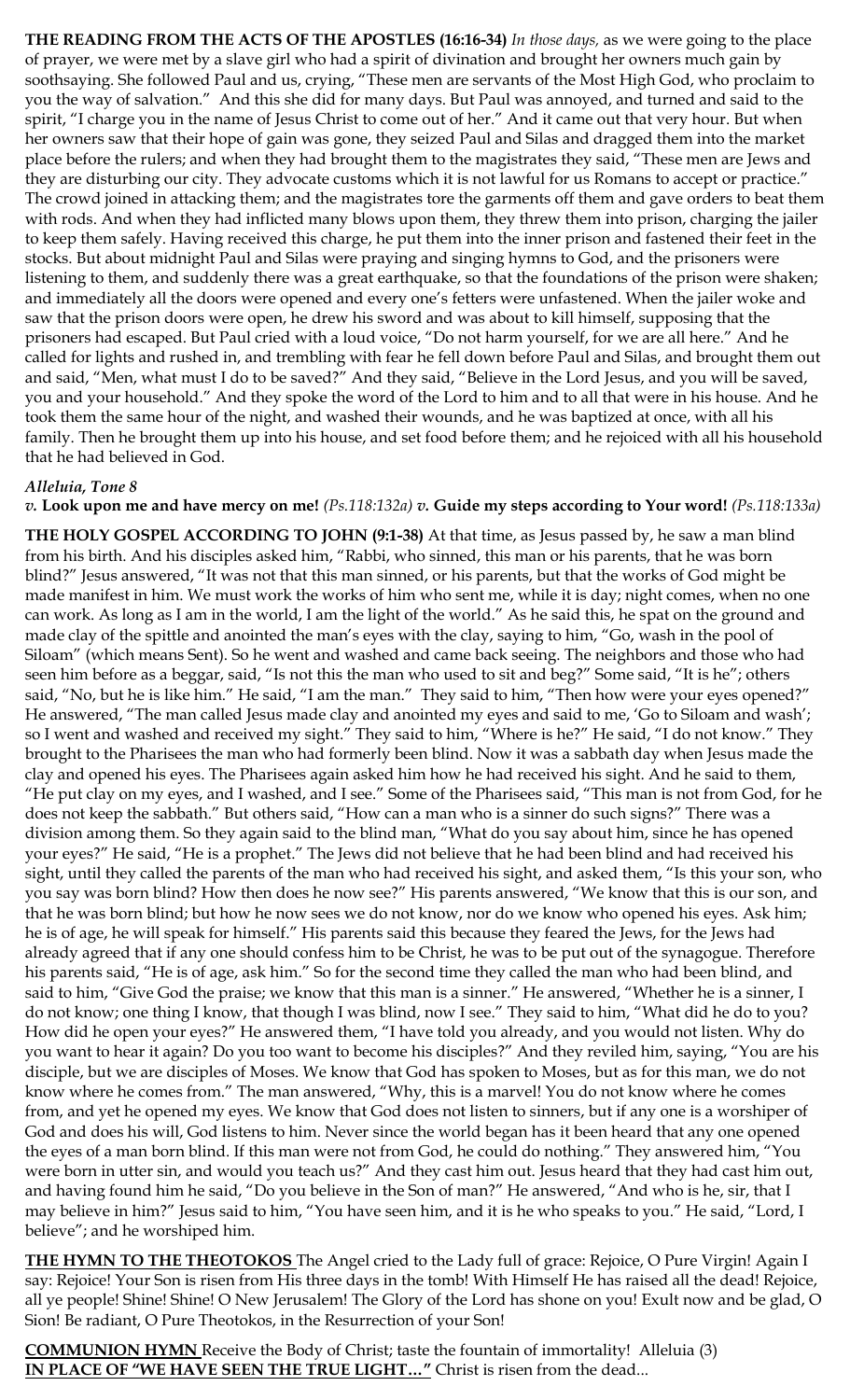```
May 29, 2022
```
# န္တို့ေ ခရွိေ ခရွိေ ခရွိေ ခရွိေ ရရွိေ ခရွိေ ခရွိေ ခရွိေ ရရွိေတာ့ ရွိေ **CANDLE INTENTIONS FOR THE HEALTH AND BLESSINGS OF**  Sean Bernecke for healing & health Lucy Hogg God's blessings for continued good health to our son Christopher & daughter-inlaw Krista on their wedding anniversary May 22<sup>nd</sup> Angelo & Christine God's blessings for good health to our granddaughter Rachel on her high school graduation from Vandegrift High School in Austin, Texas on May 27<sup>th</sup> Baba & Dedo God's blessings for continued good health to all of our grand kids & their parents Angelo & Christine Fr. Don, Fr. Paul, Fr. Anthony, Fr. Robert, Aaron, Milica, Calvin, Angelo, Joan, Peggy, Bob, Angelo, Christine, Dorothy, Irene, Allen, Deborah, Luba, Kosta, Stojan, Mira, Bosa, Christopher, Allison, Jeanette, Kathryn, David, Taras, Ted, Joseph, Marlene, Mary, all the parishioners of St. Nicholas, my family and friends Joe Tome Special Intention Joe Tome **CANDLE INTENTIONS FOR BLESSED REPOSE** Blessed Repose~Memory Eternal Donald Ford Les & Susie Ford Les & Susie Ford

Donald Ford, God rest his soul Connie Maxim Blessed Repose~Memory Eternal Evanka Elieff (7 yrs.) Her family Peter Sredich, missed by his daughters & grandchildren Kris Sredich-George Kris Sredich-George

# ခရွို့လ ခရွို့လ ခရွိမ်း တွေ့ရှိ ပညာရှိသည့် တွေ့ရှိသည့် တွေ့ရှိသည့် သည်။ သည်။ သည်။ သည်။ သည်မ

# **CHRIST IS RISEN! INDEED HE IS RISEN!**

**WELCOME to all our friends and visitors! Welcome to everyone joining us via our YouTube channel:** *[St](https://www.youtube.com/channel/UC59tV-Re443z-GCoETAUvfA)  [Nicholas Orthodox Church Burton.](https://www.youtube.com/channel/UC59tV-Re443z-GCoETAUvfA)* If at the time of the divine services you cannot access the livestream, please check out [St. Mary Magdalene Church](https://www.youtube.com/channel/UClHAqZrWkXdYELujbbIslHg) [St George Church](https://www.youtube.com/channel/UCpLWfxMIJK4uQOV41ekE6Wg/videos?view=2&flow=grid) or [Dormition Monastery.](https://www.youtube.com/channel/UC3z4Gp5OYPGhWYOxm-GlVnA)

**COFFEE SOCIAL** is provided today by the Bakousidis family in memory of Nikolaos Bakousidis (3 yrs.), father to Irene Batcos & Gerry Bakousidis and in memory of Theodora Papalazarou (10 yrs.), Germanos, Evangelina, Kosta and all of our loved ones that have fallen asleep in the Lord. Please join us after Liturgy in the fellowship hall. Everyone is welcome. There is a signup sheet next to the service window for those who would like to donate donuts & coffee and/or serve in the coming weeks.

**AUTOCEPHALOUS CHURCH IN MACEDONIA** May 24, on the old calendar feast of Saints Cyril and Methodius, Patriarch Porfirije of Serbia and Metropolitan Stefan of Ochrid, Macedonia, served the Divine Liturgy together with bishops of Serbia and Macedonia at St. Kliment of Ochrid Cathedral in Skopje. At the Liturgy, Patriarch Porfirije announced that the Council of Bishops of Serbia approved the Macedonian Orthodox Church to be autocephalous. You may read the patriarch's address **[here](https://www-spc-rs.translate.goog/sr/patrijarh_porfirije_gospod_je_alfa_omega_nasheg_postojanja_u_istoriji_u_vechnosti?_x_tr_sch=http&_x_tr_sl=sr&_x_tr_tl=en&_x_tr_hl=en&_x_tr_pto=wapp)**, see photos **[here](http://www.spc.rs/sr/fotogalerija_liturgija_u_sabornom_hramu_u_skoplju)**, and view the Liturgy **[here](https://www.youtube.com/watch?v=Zj5Wl3vZOVg)**.

**BURTON MEMORIAL DAY PARADE** Monday, May 30 at 1 pm. The parade will begin at the Burton Library and end at the veterans' memorial near the Burton government building. Our parish plans to participate in the parade. Please contact Stephanie Price at 248-396-3899 for more information.

**MEMORIAL DAY** on Monday "commemorates the men and women who died while in the military service. A national moment of remembrance takes place at 3:00 p.m. local time" (from the Veterans' [Administration website\)](https://www.va.gov/opa/speceven/memday/). Let us remember those fallen asleep in the service of our country in our prayers before the Lord that they rest among the saints.

**ASCENSION OF OUR LORD** is the great feast forty days after the resurrection of the Lord, marking the day when Messiah Jesus ascended from earth to heaven, the one Lord in two natures – divine and human – now seated at the right hand of the Father. On evening before the feast, Wednesday, June 1 at 6 pm we will celebrate Vespers and Liturgy at St. George Church for the feast.

**MACEDONIAN OPEN GOLF SCRAMBLE** on Monday, June 20 at the Flint Elks Golf Club. **There are a number of ways to get involved. If you can sponsor a sign it is highly encouraged. Donating a gift card, gift basket or cash is also needed. If you golf or have friends who do, invite them to join in.** We encourage everyone to participate in some way and attend the dinner. The Macedonian Open is our biggest fundraiser and we are hoping for an even bigger and better turnout this year. If you have any questions or know of someone who would like to help, please contact Angelo Panoff [\(angelo.panoff@stifel.com](mailto:angelo.panoff@stifel.com) or 810-249-6031), Christine Panoff [\(capanoff@umflint.edu](mailto:capanoff@umflint.edu) or 810-232-4868), Linda Branoff [\(branoff721@aol.com](mailto:branoff721@aol.com) or 810-964-3654), George Branoff [\(george.branoff27@frontier.com](mailto:george.branoff27@frontier.com) or 810-252-5395) or Chris Nedanis [\(cned77@gmail.com](mailto:cned77@gmail.com) or 810-877-0889).